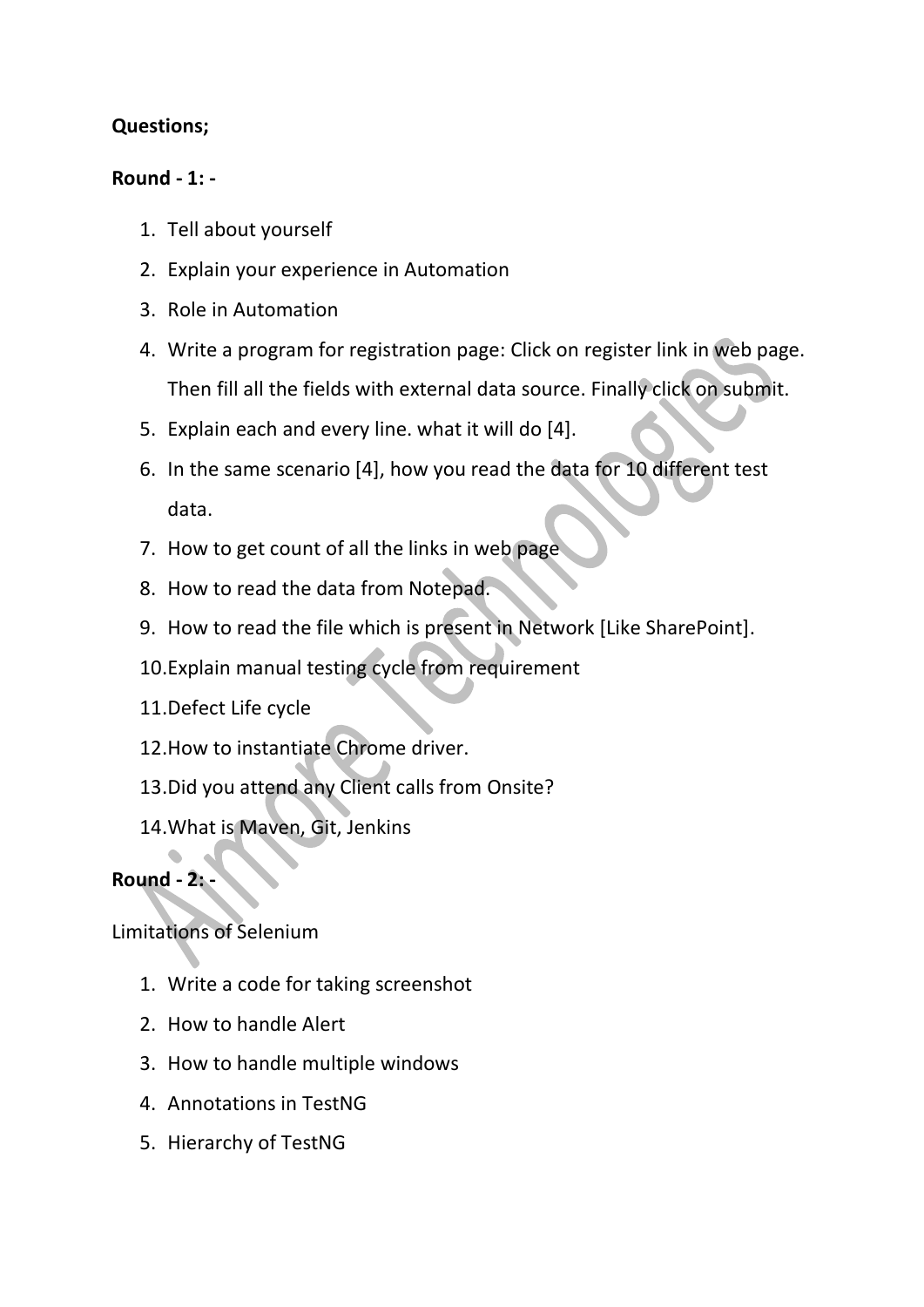- 6. Diff between 'Defect Retesting' and 'Regression Testing'
- 7. Do u know Database testing
- 8. Which project is in which domain?
- 9. If u have 100 scenarios. In that u have mixture of smoke and sanity scenarios. want to run smoke alone. How to handle this with TestNG.

What are the reports u r maintaining?

- 1) Tell me about yourself
- 2) How to read data from an excel? Write code and explain?
- 3) What are the annotations available in TestNG?
- 4) One question on when to use 'Success percentage' attribute in TestNG
- 5) Explain Defect Lifecycle
- 6) scenario: clicking on a link in a Window will take you to another window. I want to click a link in another window. how will you do that?
- 7) what are locaters available in Selenium? Which is the least prepared, most prepared & how?
- 8) what are the challenges you faced in selenium?
- 9) what is the report used in your project?
- 1. Explain what is BDD, TDD, DDD
- 2. Explain the feature file
- 3. What are the keywords in feature file?
- 4. How would you pass the parameters from outside a class?
- 5. Difference between find elements and find element.
- 6. What is relative xpath.
- 7. Explain following-sibling.
- 8. How many locaters are present in selenium and explain each with an example.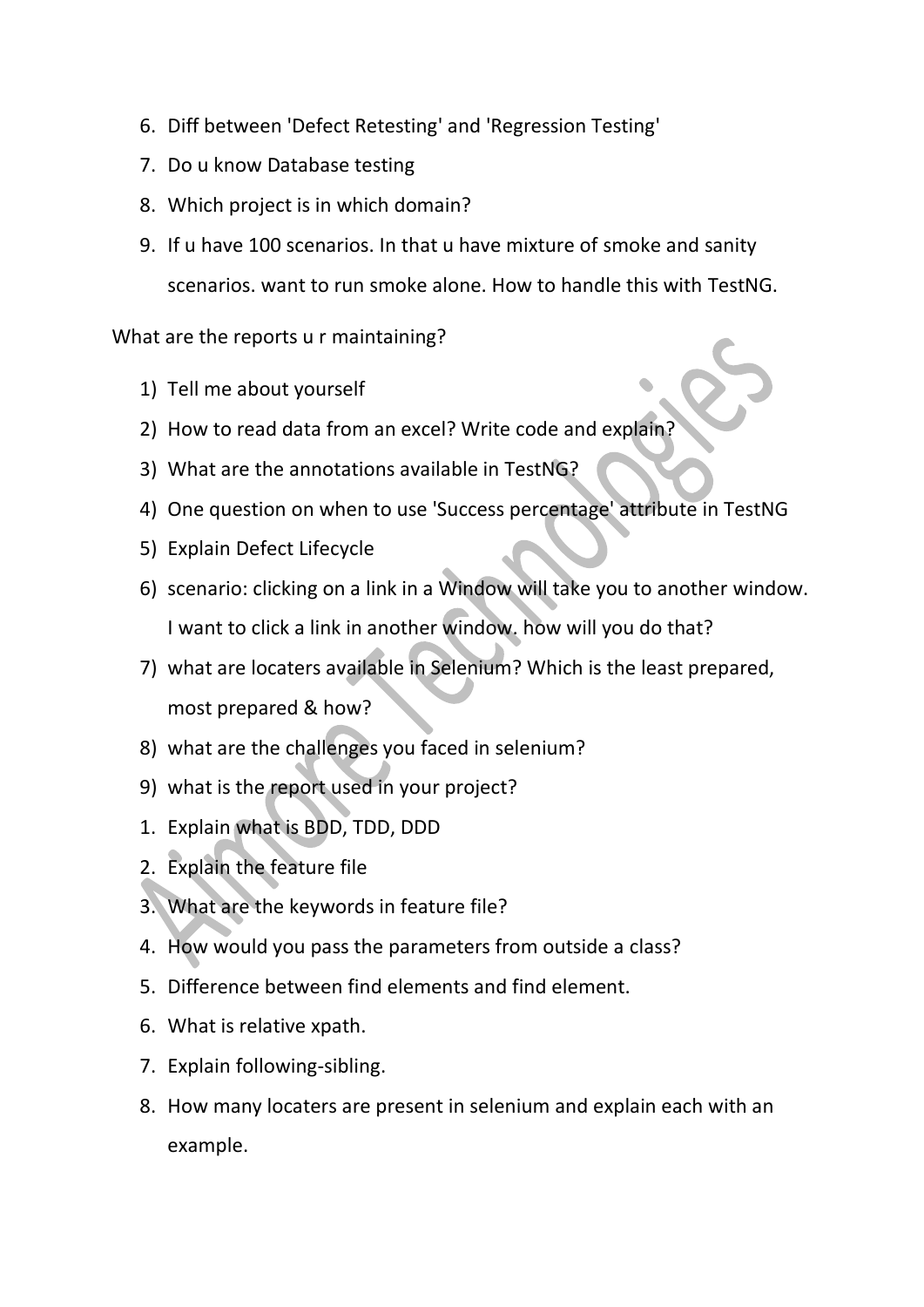9. How would you do drag and drop

10.How will you find the total number of URLs in a page?

- 11.I was asked what version of java that is been currently used in my projects. And the question was the difference between the current version I'm using and its previous version. What are the new features?
- 12.Given an array

i. Int a[ ] =  $\{1, 4, 8, 3, 7, 6, 2\}$ 

13.How would you sort the first four elements alone?

14.How will you create a Jenkins build?

15.What are the plugins required for Jenkins?

16.Explain about the version controlling software you use in your projects.

17.What is bit bucket.

18.Write a program to find whether a given number is prime or not

19.Program to change lowercase letters to uppercase and vice versa.

20.How to Open browser with some customized settings?

21.How to go to homepage directly if in previous session we logged in?

22.Maven build jar file to push to GIT how to secure from virus or hackers?

23.Access modifiers

24.Protected method can be access if class extend from another class?

25.Window moves to different position?

26.Xpath of text if there is paragraph inside div tag and in paragraph there is a text, how to get that text

27.Explain Set and list? Give example where Ur using in your project?

28.Difference between String buffer and string builder

29.Explain Interface

30.Public static void main-- static public void both are correct?

31.Write pgm on scenario-based questions using list, hash map, set.